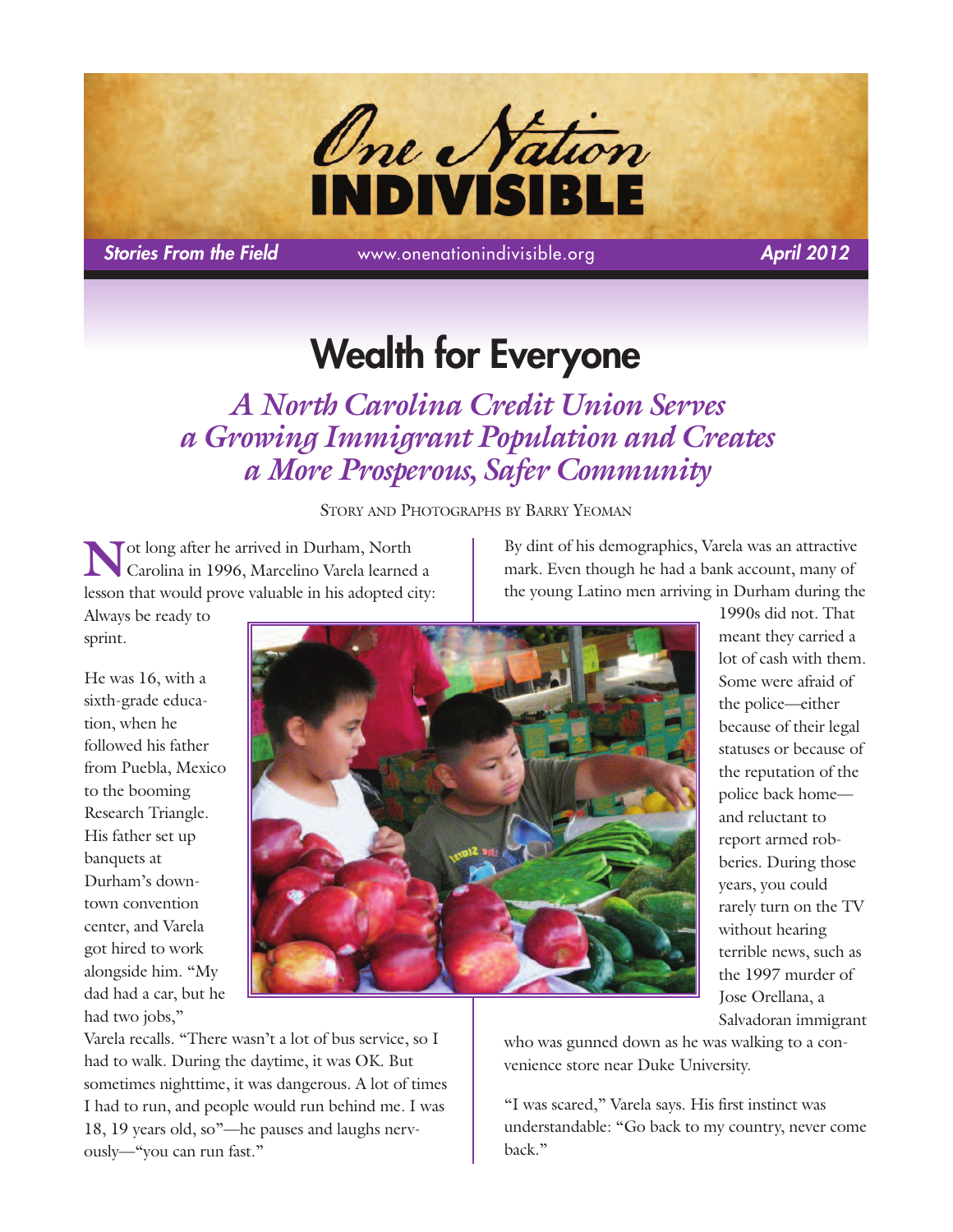### ■ ■ ■

John Herrera, who worked at Duke's Center for International Studies, was all too aware of the crime wave targeting recent immigrants. In 1994, he had founded El Pueblo, a communityand bridge-building organization best known for its annual Latino festival. Bridges were critical, Herrera knew: Even though Durham bulged with newcomers, many of its neighborhoods remained hostile places for those who arrived speaking Spanish and looking for blue-collar jobs.

"People were being robbed and killed because they were walking banks," says Herrera, who himself had emigrated from Costa Rica. "Criminals knew that the easiest way to make money is you rob a Mexican or Latino immigrant any Friday afternoon on payday and you get cash. And better yet, they don't even report the crime to the police." Around the same time, there was a spike of gang activity in Durham. "Some gangs made it a ritual to rob Latinos and rape women in front of the children. The scary part in those days is that the community was losing hope and was arming themselves."

It wasn't just that immigrants didn't trust banks with their money. "Financial institutions didn't see them as viable customers," Herrera says. "They thought it was not a good business strategy to target these folks because they were low-balance accounts, poor working-class people. Who wants them, right?"

Those robberies provided the initial spark for what's become a national model of immigrant self-



*"Criminals knew that the easiest way to make money is you rob a Mexican or Latino immigrant any Friday afternoon on payday and you get cash."* – John Herrera, founder

of the community building organization, El Pueblo

■ ■ ■

empowerment: the Durham-based Latino Community Credit Union (LCCU). Launched 12 years ago as a safe place for Hispanics to deposit their paychecks, it has blossomed into a full-service bilingual operation with 52,000 member-owners, ten branches across North Carolina, and \$105 million in assets. It has a dedicated outreach to those without much wealth or financial sophistication, and has developed an ambitious education program to increase its members' know-how. As the Latino community has become more established—and readier to buy homes and start businesses—the credit union has kept pace with those needs.

"We're really taking people who have been systematically marginalized and helping to incorporate them into the mainstream," says Erika Bell, LCCU's vice president for strategy and services. "I love the credit union philosophy and model, but even amongst credit unions we're unique in that we have such a very pointed mission to incorporate low-income and traditionally unbanked people into the system."

In pursuing that mission, LCCU has met with a success far greater than its founders envisioned in the thick of the crisis.

The first instinct of Durham's Latino leaders in the 1990s was to gather together anyone with power: police, city officials, bankers, non-profit leaders, Catholic and Episcopal clergy. They also reached out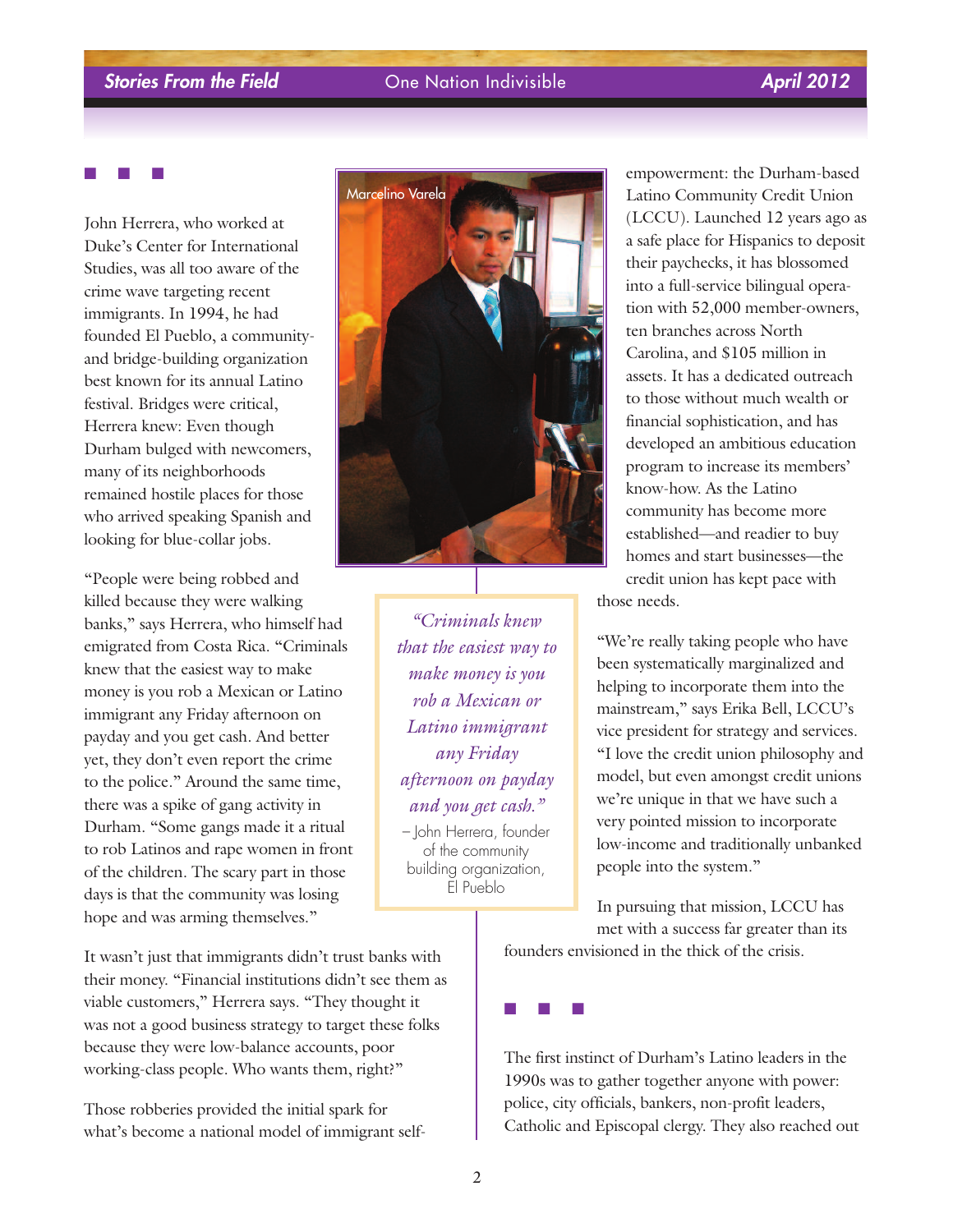to existing credit unions, including the Durhambased Self-Help, which lends to women, people of

color, and rural communities. "They asked us: 'What do you guys need to solve this problem?'" Herrera recalls. "Our response was we need our own financial institution. Plan B, we were ready to settle for a bilingual branch of Self-Help. I thought that would solve the problem. But our parents taught us always to ask for the stars in the sky. If you don't get that, you get whatever is below that."

"And these folks"—the other credit unions—"said yes to all these requests," Herrera continues. "We said: 'We need you guys to commit to help us, coach us, mentor us. We don't

want this to be a hit-and-run relationship. We want to learn how to bank our community. We want money, we need technology, we need a lot of things.' And they committed. They even brought the regulators to a meeting to guide us. So to our surprise, not only did we get what we asked for, but we got more."

*"This is one of the most rewarding moments: when people put everything that they own, everything that they've been fighting for, under your custody and say, 'I trust you.'"* – Luis Pastor, president & CEO, Latino Community Credit Union

hired Herrera to focus exclusively on building a Latino credit union. (He's now a senior vice presi-

> dent at Self-Help.) The North Carolina Minority Support Center, a non-profit that partners with communitydevelopment credit unions, particularly ones in African-American communities, identified foundations and other resources to finance LCCU's startup.

Knowing how many Latinos were unbanked, LCCU's founders wondered whether anyone would show up to deposit their money. "We knew people had been ripped off by banks in their home countries," Herrera says. "We knew the majority of members had never had a bank account back at home. What would make us believe that they



The North Carolina State Employees' Credit Union lent access to its enormous infrastructure; it now provides back-office support such as technology and accounting. It also offered high-level executives as coaches. Self-Help shared its deep expertise—and also started seeing the lines of people forming, and it's been non-stop ever since." The National Federation of Community Development Credit Unions calls LCCU the fastest-growing community-development credit union in the United States.

3

**RE** 

 $D<sub>1</sub>$ 

OOPERATIVA

 $IINION$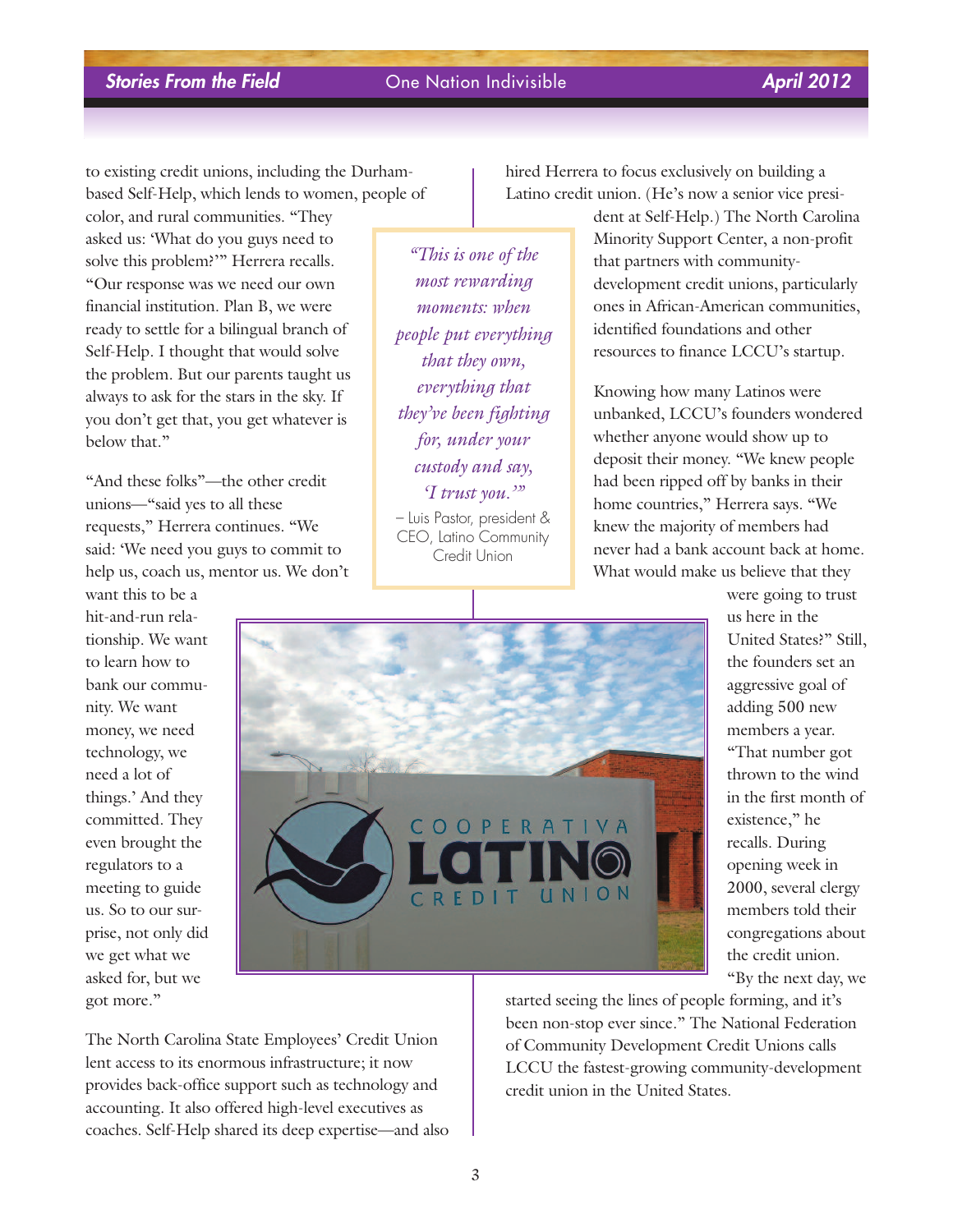■ ■ ■

It was going to be a challenge, to put it mildly, to build a credit union whose core membership is accustomed to stashing cash in their mattresses. "You find people that come from rural areas where there are not just no financial institutions: There is no electricity, there is no running water in these communities in Guatemala, or in Honduras, or in some areas of Mexico," says Luis Pastor, LCCU's president and CEO. "So what do we expect when they come here, if they never have been exposed to that and they don't feel especially welcome in institutions here?"

The key, Pastor and his colleagues realized, would be education, starting at the most rudimentary level. It's important, he says, that a member "not feel embarrassed because you don't know what is a checking account."

LCCU developed a free workshop series to teach its members basic financial management concepts: using debit cards, building credit, shopping for cars, writing household



budgets, buying houses. The credit union offers the seven-week series three times a year at each of its branches. LCCU plans to expand the program to include topics like insurance, investing, and running small businesses. For those who can't attend the workshops, the credit union produced its own educational videos that play at the branches throughout the day.

These formal education programs dovetail with policies designed to improve access. Business is conducted in Spanish and English. Minimum deposits are kept low (\$10 to start a savings account). Interest rates on accounts are the same for all members, so as not to favor wealthier depositors. No one is allowed to walk into a branch for the first time and merely fill out an application; staff members meet with new members for 30 to 45 minutes to assess their needs. "At the very beginning, we saw memberservice representatives going with the members hand-by hand and telling them, 'This is the way you introduce a card to the ATM. This is the way you key your PIN. It's secret; don't keep it in your wallet,'"

> says Vicky Garcia, LCCU's vice president of operations.

What's more, photo identification from any country is acceptable, as long as it's accompanied by proof of address in the United States. For example, a new member can provide a foreign passport combined with a local utility bill. "We are not Immigration," Pastor says. "Financial institutions shouldn't be checking the status

of people. There are almost 100 different types of visas in this country. Are you providing. . . training to all your employees? Well, then don't ask for identification because you may get in a place where you get really lost."

Not only do many banks have more stringent ID requirements, but some have double standards for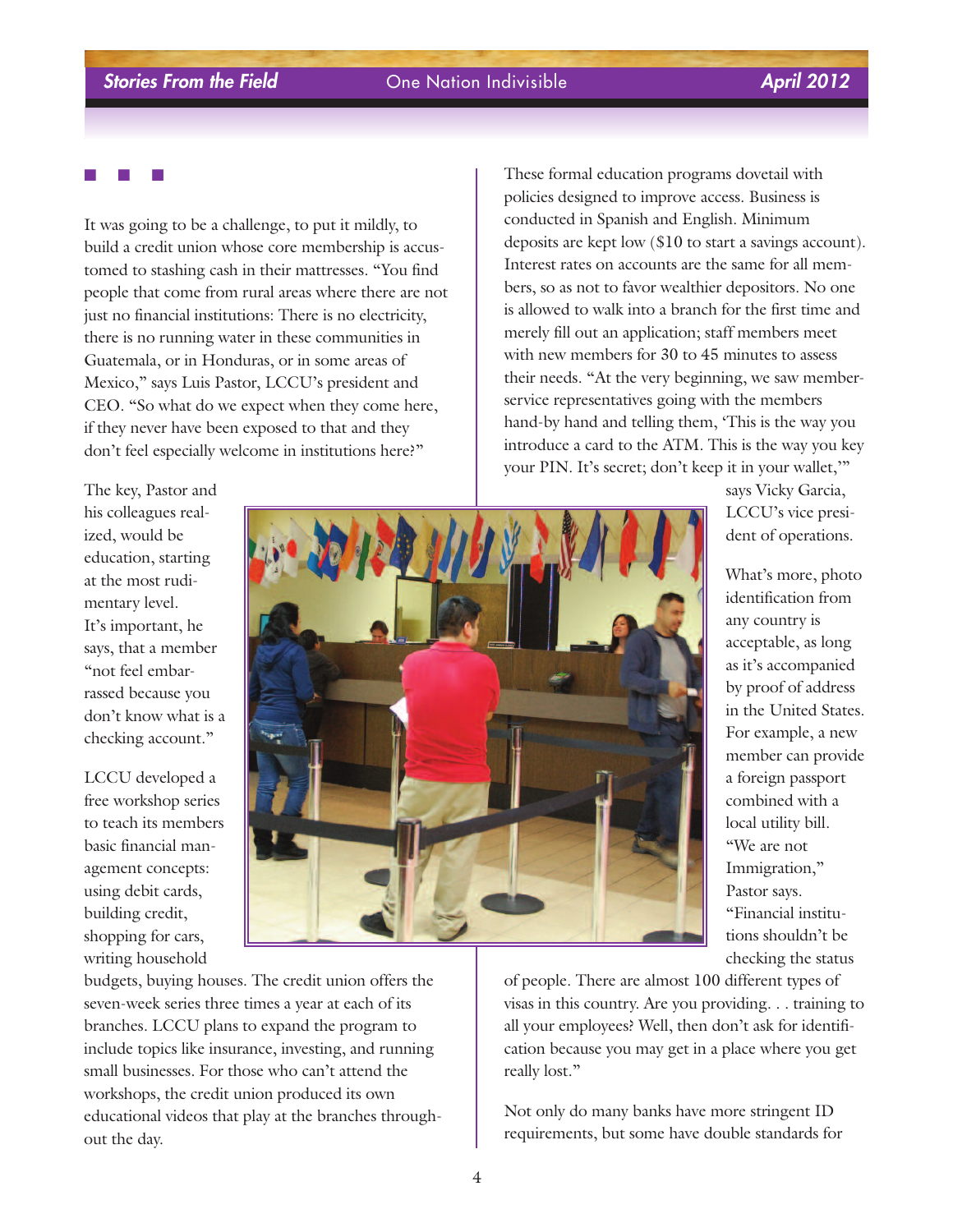different services, says Garcia. "Sometimes [the bank] opens the account, but the moment they need a loan: 'No, no, no, you don't qualify.' They take your money, but they won't make you a loan."

### As LCCU put

down roots in North Carolina, it developed enough credibility to convince immigrants that hiding their money at home was an unnecessary risk. "It was great when you were in the branch and somebody came with a jar that still smells of earth," says Pastor. "It had been in a ditch for years in the back yard.



And people come with \$10,000; \$20,000; \$30,000 in bills, and this is their life savings. This is one of the most rewarding moments: when people put everything that they own, everything that they've been fighting for, under your custody and say, 'I trust you.'"

When Marcelino Varela first joined the credit union he and some friends saw the sign outside its Durham branch—he knew nothing about personal finances. "We have a tradition in Mexico," he says. "When we're younger, we work and we give our parents the money [to manage]. My dad took care of my money until I was 19." At LCCU he opened checking and savings accounts, and a staff member explained that he could build credit by taking out small personal loans. The first \$500 loan he banked just to repay, and that eventually qualified him for two car loans. Now, with a girlfriend who has children and a

manager job at a private dining club, "I'm thinking to buy a house," he says.

Like Varela, many of LCCU's members have progressed along the financial-sophistication contin-

> uum. So have the credit union's products, which are designed as affordable alternatives to the predatorylending practices that have forced many low-income Americans into debt spirals. LCCU began with small personal and usedcar loans; moved onto larger loans for new cars and SUVs; and then added home loans. One

mortgage product launched in 2004 was aimed at members without credit histories—LCCU has developed non-traditional ways of measuring creditworthiness. A few years ago, it launched its first small-business loans, which currently max out at \$10,000. "Again, small steps," Garcia says. "We want to grow it to \$50,000. That is the goal for this year."

■ ■ ■

As LCCU grew, it started attracting U.S.-born depositors drawn to its social mission. It also attracted non-Latino immigrants and refugees from countries like Kenya, Myanmar, and Bhutan. Some, like their Latino neighbors, had been excluded from the banking system. Credit union vice presidents Garcia and Bell have both heard stories about banks rejecting unfamiliar documents presented by refugees—even though those papers were issued by the federal government.

5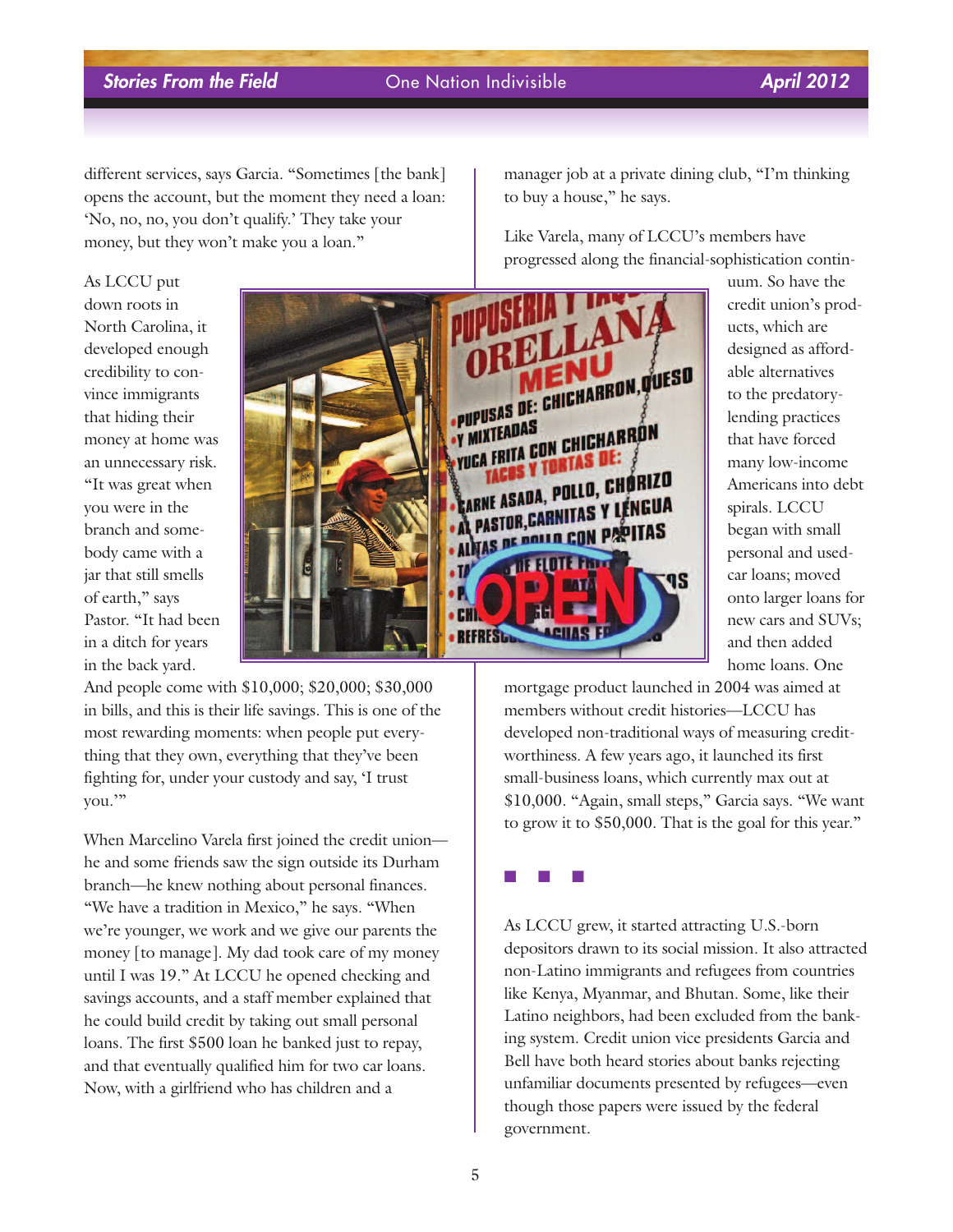Some of those non-Latino immigrants were also drawn by the credit union's flexible view of credit-

worthiness. (This view has paid off, by the way; LCCU's loan default rate is one-fourth the national average for credit unions.) Lima Marchan, who came to the United States from Trinidad in 1989, was working at a Durham hotel when she ran into financial difficulties and had to file for bankruptcy protection. She was also suffering from health problems: The fast pace of hotel work left her without time to control her diabetes. At a friend's suggestion, she started her own business cleaning homes—and within three years had enough clients to hire

her first employee. What Marchan didn't have was the capital to upgrade her equipment; she was using the same vacuum cleaner with which she cleaned her own home. It was no way to run a business.

Marchan went to her bank. It had been five years since the bankruptcy filing, and a loan officer told her she'd be creditworthy in two more. "I said 'Alright, I have patience," she recalls. She waited

*"They're like a home where you walk into, and they may not offer you food, but they offer you good services with the biggest smile. It's like a nice big house."*

– Lima Marchan, small business owner & immigrant from Trinidad

In confidence, a bank employee advised Marchan to join the Latino Community Credit Union and apply

> for a business loan there. "I'm not Hispanic," she recalls telling him. "How am I going to get in there?"

"It's not only for Hispanics," he replied. "It's for everybody."

So she opened an account. A loan officer asked, "What do you want?"

"I need a loan," Marchan said, but she was only joking, she says.

"How much?" he replied.

With the \$5,000 she borrowed,

Marchan bought vacuum cleaners, dusters, polishers, and cleaning fluids. She expects to qualify for a larger loan, which will help her buy a truck and expand her business to include trash removal, lawn care, and pressure washing.

She also attended the credit union's classes, which she says helped her avoid repeating the mistakes of her past. "They make me focus on the value of the dollar [and how] not to abuse credit cards," Marchan says. "I got to learn how to build my credit." During those

few weeks, "I learned more about managing my money than in the 20 years that I'm living here in the States."



and applied again. "They told me no," she says. "They cannot give it to me because my business is too small and it's not stable."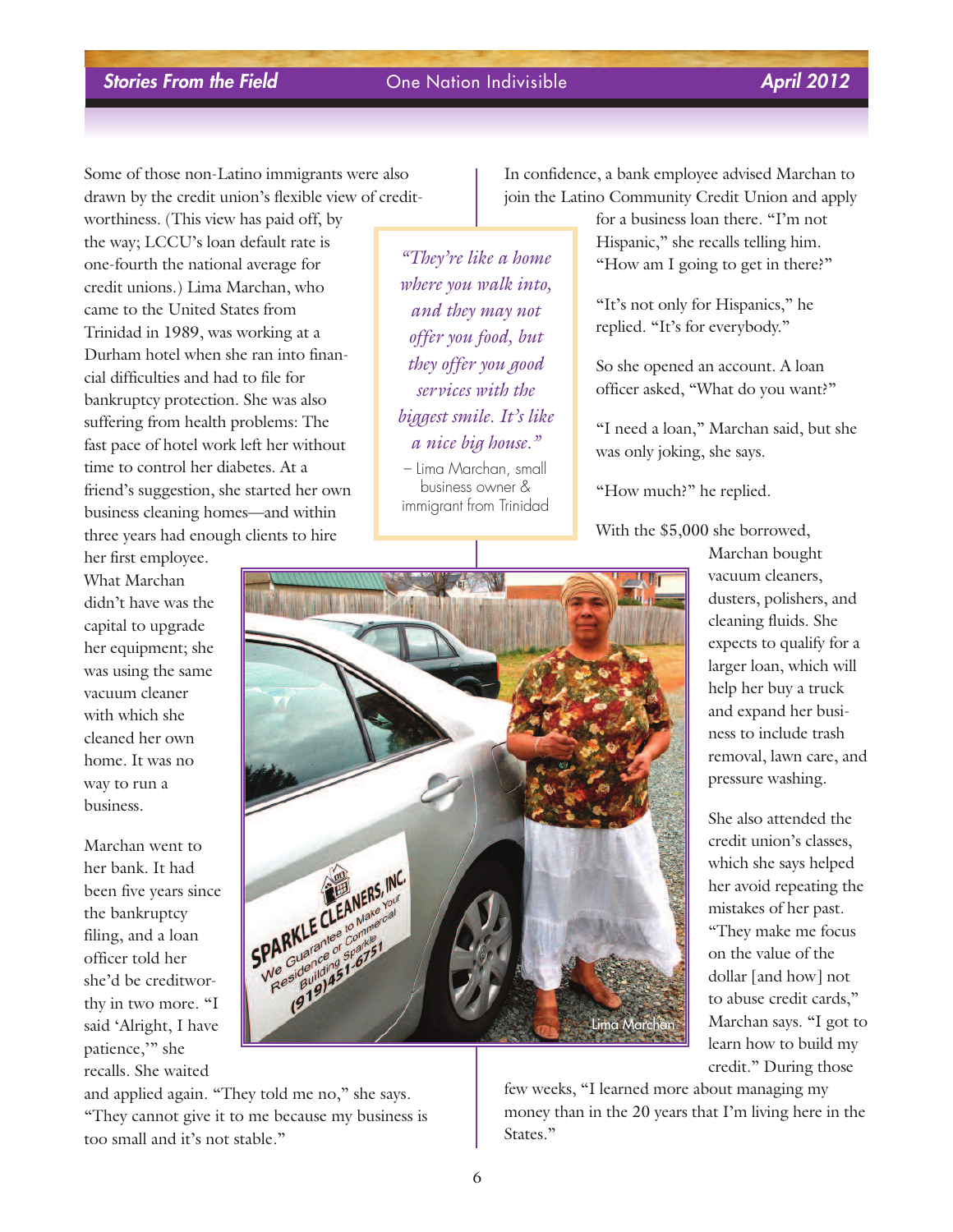More than anything, Marchan feels a sense of belonging at LCCU. With mainstream banks, "you go there, you put your money in, 'Hello, bye, see you next week,'" she says. "This one is not like that. You come in there, and from the back you will hear Geraldo or Manuel: 'Hey, Lima, Doña Lima, ¿cómo estás?' They're not only employees. They're like a home where you walk into, and they may not offer you food, but they offer you good services with the biggest smile. It's like a nice big house."

### ■ ■ ■

There's no precise way to measure the credit union's impact on crime, though the frenzy of robberies of Latinos has clearly subsided. It's hard to separate out all the reasons for this decline. But a study by the University of Virginia Darden School of Business cites LCCU's presence as a key factor.

The study found a 14-percent drop in robberies of Durham County's Latinos from 1999 (just before LCCU's opening) to 2002. During that same period, North Carolina's other counties averaged a slight rise. The researchers repeated the study in four other counties with LCCU branches and found similar results in three. Other factors—the size of the Latino population and the number of cops on the street did not diminish the strength of their findings. The drop in crime also triggered a rise in property values, the analysts concluded: "By 2008, LCCU establishments had apparently contributed to the appreciation of \$9.8 billion in taxable real-estate value."

"We're saving lives," says Pastor, the CEO. But it's not just about crime anymore, and not just about Latinos. By reducing robberies, creating entrepreneurs, and even stimulating property-value increases, the Latino Community Credit Union is creating wealth for everyone who lives in its midst.